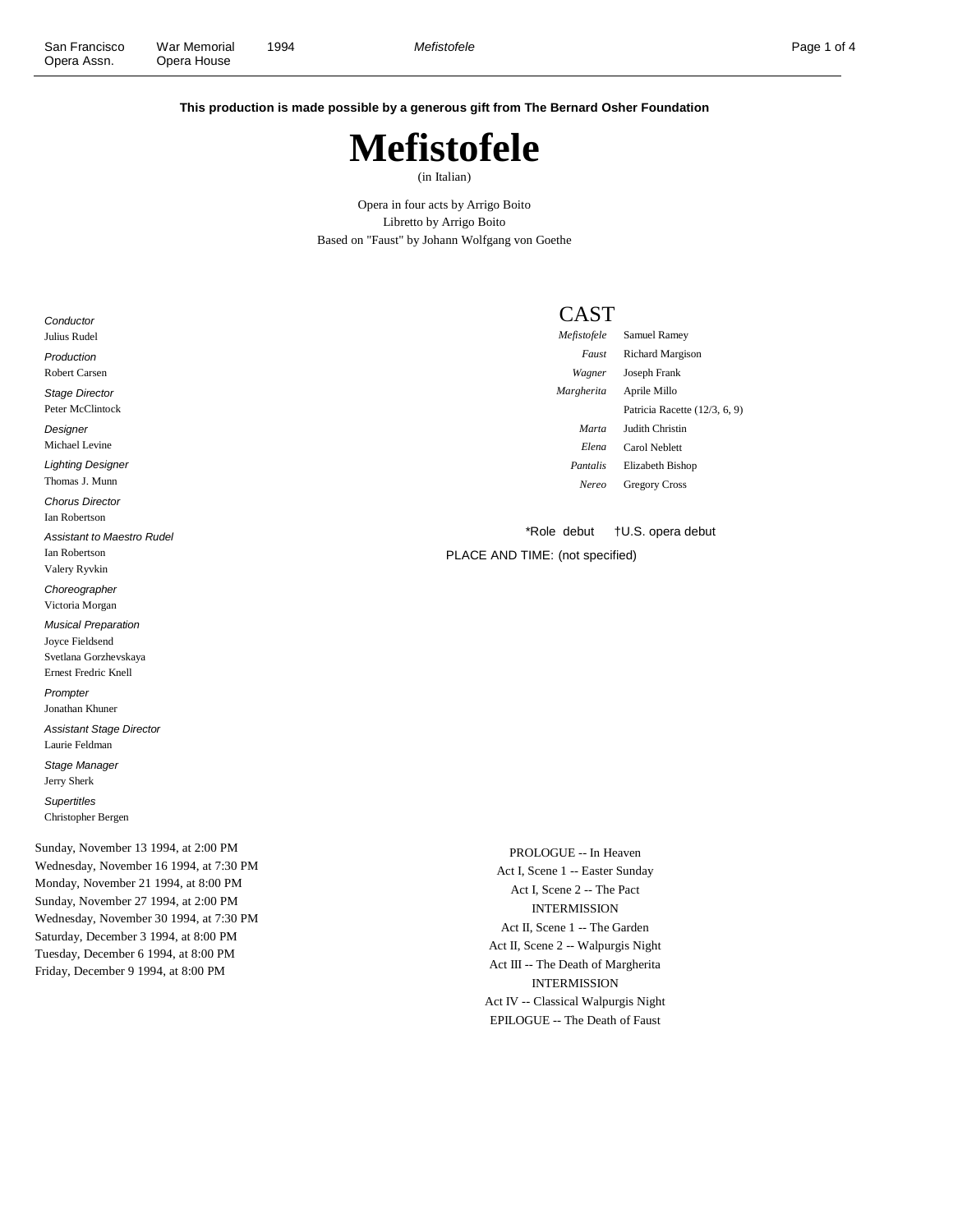## **Sponsors:**

The performance of November 30th is sponsored by Delta Air Lines

The performance of December 3rd is designated in memory of Charles E. Noble to recognize his generous bequest to San Francisco Opera.

The performance of December 6th is designated in honor of Mr. and Mrs. William R. Hewlett's membership in the Triple Gold Circle.

The performance of December 9th is sponsored by Bain & Company

The performance of November 16th is sponsored by British Airways

The performance of November 21st is sponsored by Lexus

The performance of November 27th is sponsored by AMB Investments

## **Notes:**

"Mefistofele" is a co-production with the Grand Théâtre de Genève and is co-owned by San Francisco Opera and the Lyric Opera of Chicago.

Scenery constructed by the Grand Théâtre de Genève and the San Francisco Opera Scenic Studios Costumes created by the Grand Théâtre de Genève and the San Francisco Opera Costume Shop

CORPS DE BALLET

Carolyn Houser Carvajal Jill Cassimatis Nora Heiber Marina Hotchkiss Summer Lee Rhatigan Debra Rose

David Bier Ney Fonseca Danny Furlong John Konetski Mark Lopez Eric Thomé

CHILDREN'S CHORUSES

 Costars -- Wanda Sherman, Director Golden Gate Boys Choir and Bellringers -- Steven Meyer, Director Ragazzi, the Peninsula Boys Chorus -- Joyce Keil, Director San Francisco Boys Chorus -- Laura D. Kakis, Director San Francisco Girls Chorus -- Sharon Paul, Director; Elizabeth Avakian, Chorus School Director

Oona Appel Christie Ariate Lilly Akseth Catherine Baldassari-Litchman Ingrid Behrsin Kelly Brandli Laura Epstein Audrey Harris Kim Knight Josephine Liu Kristen Oei Jill Peterson Mayela Gutknecht-Rodriguez Emily Ryan Lauryn Salazar Emily Stumpf Ariel Tosta Caitie Unkovic Amy White Maria Zagatsky

Ian Crawford Erik Dorey Conrad Frank Zachary Gassoumis Damian Hites David Kashevaroff Warren Lain Vincent Lee James Locke Alexis Manetas Joe McQuaid Nicholas Pleasure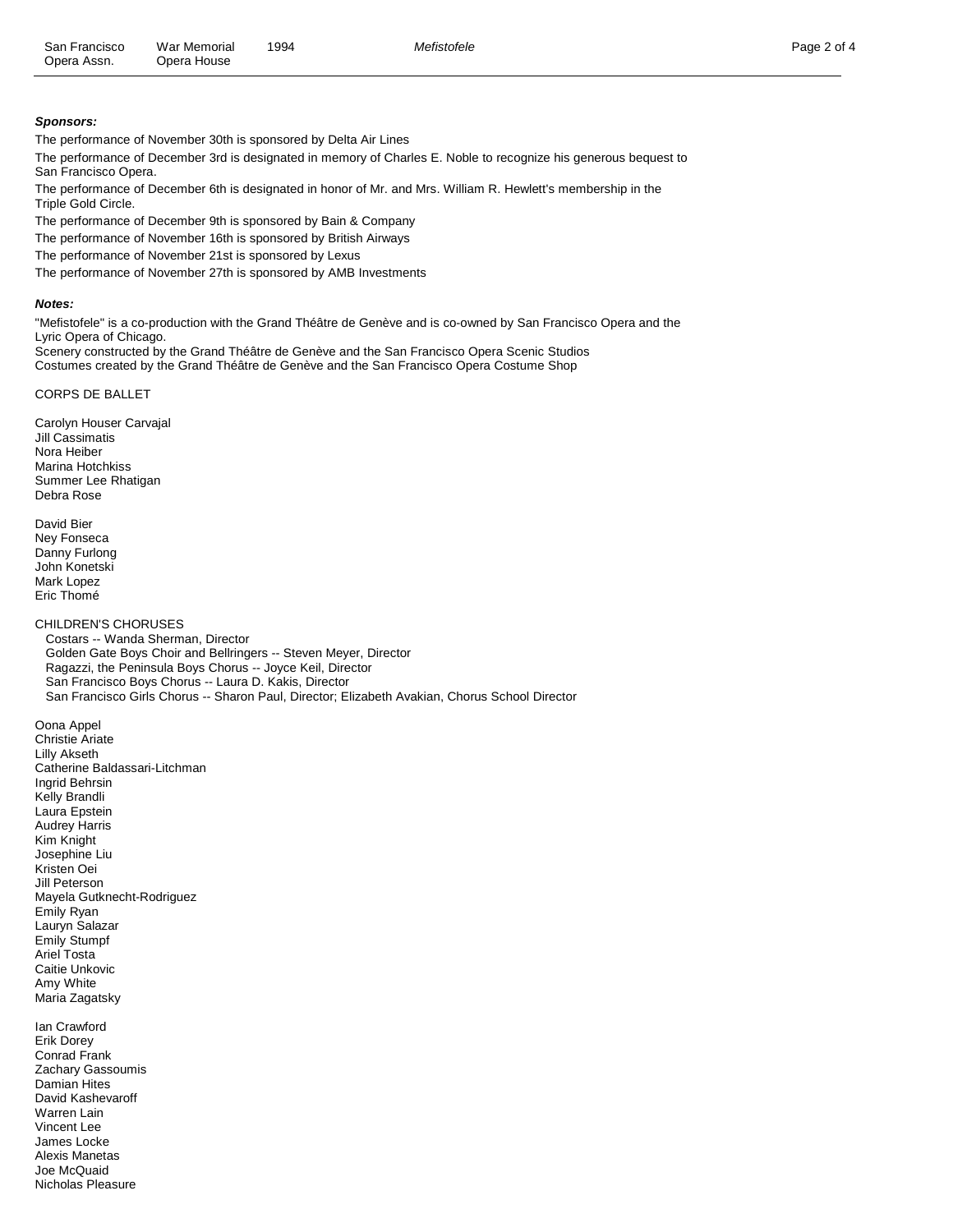| Opera Assn.                                                                                                                                                                                                                                                                                                                                                                                                                                                                                                                                                                                                                                       | Opera House |
|---------------------------------------------------------------------------------------------------------------------------------------------------------------------------------------------------------------------------------------------------------------------------------------------------------------------------------------------------------------------------------------------------------------------------------------------------------------------------------------------------------------------------------------------------------------------------------------------------------------------------------------------------|-------------|
| Jeffrey Power<br>Brendan Raven<br>Matthew Ryan<br>Brandon Sherman<br>Peter Sherman<br><b>Brooks Wilson</b><br>Michael Wood                                                                                                                                                                                                                                                                                                                                                                                                                                                                                                                        |             |
| <b>SUPERNUMERARIES</b>                                                                                                                                                                                                                                                                                                                                                                                                                                                                                                                                                                                                                            |             |
| <b>Traude Albert</b><br>Elayne Ashman<br>Phyllis Blair<br>Rae Bryant<br>Madeline Chase<br><b>Huguette Combs</b><br>Sean Dubin<br>Mary Freeman<br>Karen Goodwyn<br>Esther Jennings<br>Janet Johnston<br>Andrea Kohlruss<br>Debbie Naylor<br>Dorothy Papo<br>Ann Paras<br>Valentina Simi<br>Ceci Valente<br>Carolyn Waugh                                                                                                                                                                                                                                                                                                                           |             |
| Susan Weiss<br>Phyllis Williams                                                                                                                                                                                                                                                                                                                                                                                                                                                                                                                                                                                                                   |             |
| Steve Bauman<br>David Black<br>Mark Burstein<br>Peter Cannon<br>Tom Carlisle<br>Dante Cecchini<br>David Clover<br>Joe Dial<br>Robert Dunn<br><b>Gilbert Gonzalez</b><br><b>Bill Higgins</b><br>Clint Jennings<br>Jim Shields<br>Frank Jorgensen<br><b>Alfred Knoll</b><br>Dan Kyte<br>Jim Miller<br>Ian Mishkin<br>Steve Moulds<br><b>Jim Mullins</b><br>Paul Newman<br>Chris Noll<br>Christopher Patnoe<br>William F. Perasso<br>Oliver Pollard<br>Paul Ricks<br>Louis Schilling<br>Jim Shields<br><b>Frank Sommers</b><br>Don Stoddard<br>Michael Strickland<br><b>Brendan Vermillion</b><br><b>Rick Weil</b><br>Ron Wizelman<br>Michael Wright |             |
| <b>CHILDREN</b>                                                                                                                                                                                                                                                                                                                                                                                                                                                                                                                                                                                                                                   |             |
| Hannah Hunt<br>Emily Knell                                                                                                                                                                                                                                                                                                                                                                                                                                                                                                                                                                                                                        |             |

Mefistofele

Molly Lehrkind Jennifer Martinelli Hayden Moulds Kate Noll Tory Noll